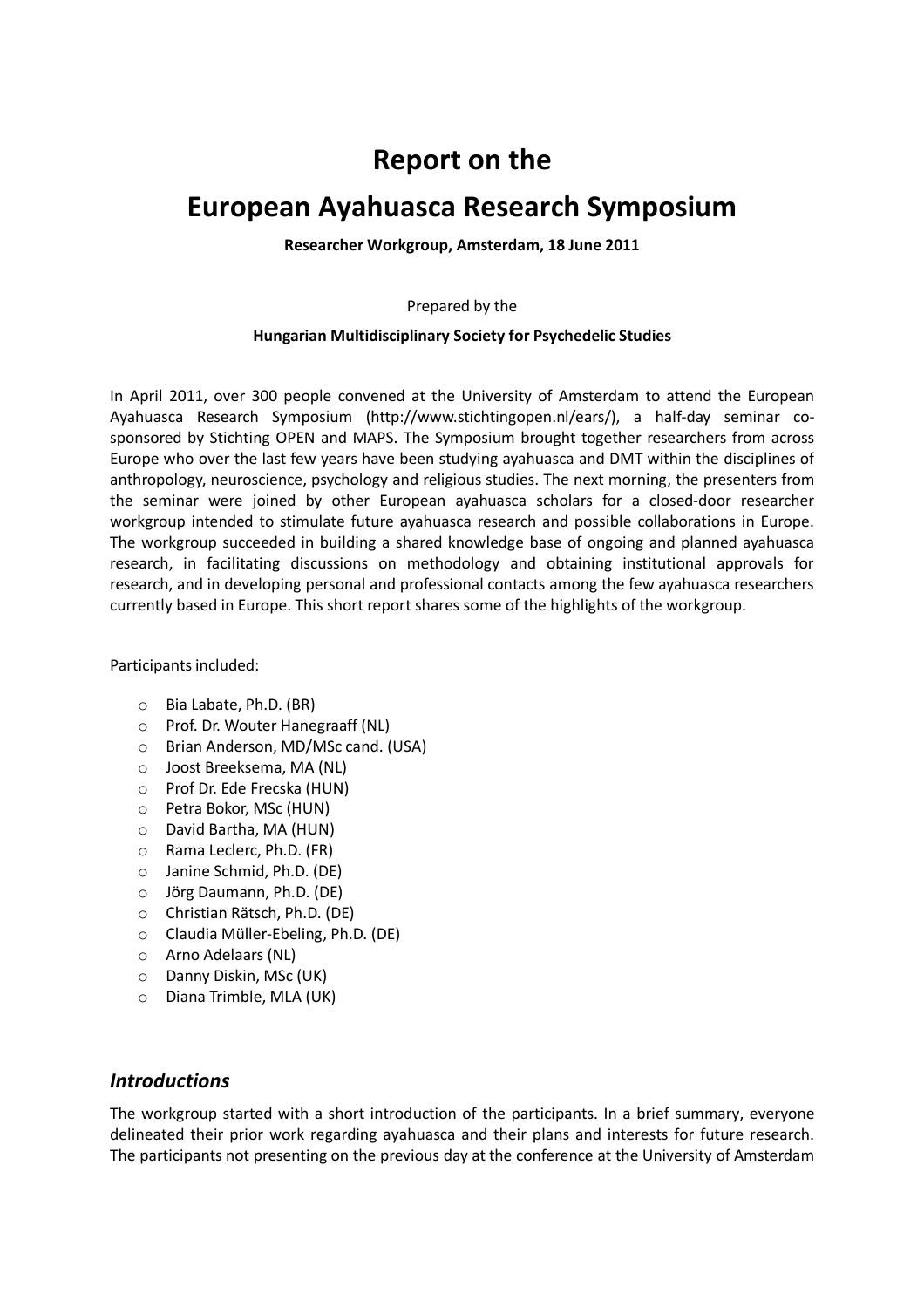were asked to introduce their scientific work with ayahuasca in more detail during 15 minute presentations.

### *A short summary of the presentations:*

**Danny Diskin:** *Tribal technology and scientific superstition regarding ayahuasca: Historical perspectives on the scientific study of non-scientific technique.*

To make the way for his main point, Danny first used the example of the 19th century medical era when the establishment first met the data on mesmerism and Chinese medicine. He pointed out how many things are missed by science by using his own theoretical prejudices. His main point was that as Foucault says - "an epistemic object cannot be analysed outside of its cultural matrix". But this is exactly what is happening when ayahuasca is analysed in the lab, outside of its traditional, cultural, ritual matrix.

In the lab the purity of the drug used for the analysis is of high importance as opposed to the shamanic use of ayahuasca, where the purity of the person giving the drug is important. Another problem with psychological studies using ayahuasca concerns the sharing of the experiences. For practitioners in the jungle it is important to keep their experiences intimate whereas for scientific studies we need the experiences for the analysis. We use statistical methods to normalise the data, however in the jungle "not-normal data" is what counts as interesting. Statistical significance and personal significance are therefore two different things. How can we translate between these two?

His final point was that the values offered by the scientific perspective are not universal values. Therefore we have to aim for open-minded transdisciplinary studies incorporating native, shamanic perspectives in order to avoid the mistakes of the past.

### **Diana Trimble:** *Faith and Reason in the Battle for Decriminalization*

Diana's presentation hit a very personal tone by starting with an experience from her past involving psychedelics and the police, who found a small amount of psilocybin mushrooms in her home at the time when she had a medical exemption under California law for cannabis. Being a former adherent of the "Religious Freedom Defense"—during her time with the Santo Daime church, which was also the subject of her 2002 master's thesis *Liquid Light of the Santo Daime: Plant Medicines and their*  Potential for Personal and Cultural Transformation Via Direct Experience of the Divine-her experience with the police convinced her that special exemptions such as religious use are not applicable in our times; furthermore, they may even be contrary to the very wisdoms afforded by psychedelics. She stressed the importance of what is now being termed "cognitive liberty", a philosophical position that encourages a very fundamental questioning and rethinking of the laws currently controlling psychotropic substance use.

She also highlighted the importance of informing the general public about psychedelics and the use of psychedelics as a means to influence legislation. She outlined her plans for activism: music, performance arts, websites and other media etc. to shift the mainstream atmosphere and to educate people that psychedelic experiences are a lot more common than what the mainstream culture lets us believe. People should also be made aware that many business people and artists rely on such experiences many popular and well-known people use psychedelics.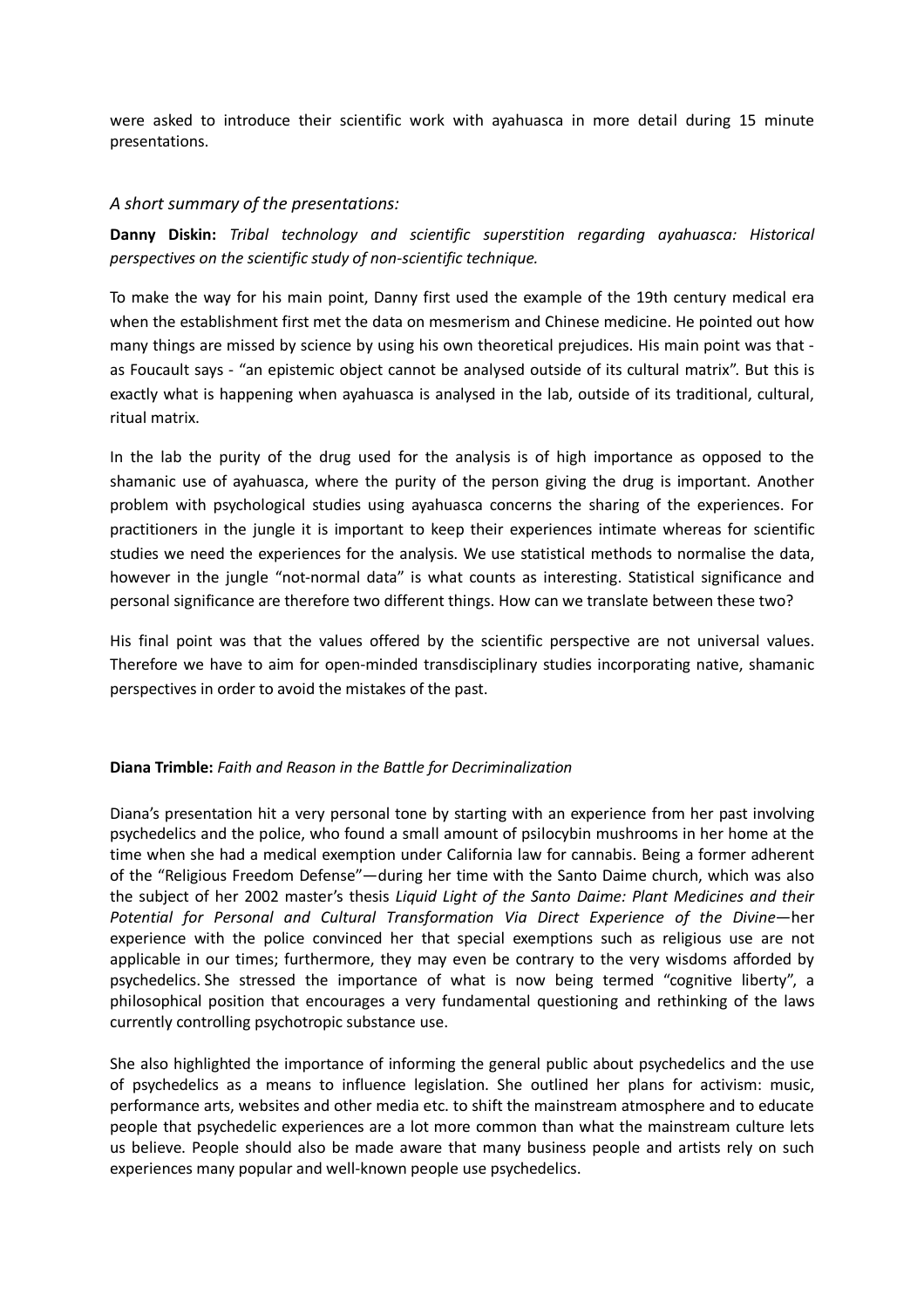### **Claudia Mueller-Ebeling:** *Visionary Art, Ancestors, Spirits and Shamans*

In her work Claudia combines anthropology and art history. She spoke about her adventures in the world of shamanic artwork and imagery and especially her study of the meanings of these images.

She claimed that shamans of different cultures and origins can read the same images as if they were open books. To demonstrate her claim she used an example of Shipibo artwork, which to the western eye looked like an abstract ornament, and argued that besides being a graphic system it was also the notation system for a song. When she asked a Nepalese shaman about the graphic, the shaman said that it depicted the journey of a shaman to the highest peak of the upper world. This was confirmed by the shaman who did the drawing. At a different occasion she witnessed how ayahuasqueros of the Amazon had visions of Ganesha and Siva when taking ayahuasca in Nepal. While Nepales artwork is clearly different from the figurative art of the Shipibo, these two cultures can understand each other's art.

### **Arno Adelaars:** *The infinite variety of Ayahuasca Ritual Styles*

Arno talked about how all styles of ayahuasca rituals, regardless of their location, can be traced back to the shamanic ceremonies in the Amazon region. The vastness of the region, the diversity of the indigenous cultures and the liberty of shamans to practice their medicine resulted in a variety of individual styles even within one tribal community.

He gave the example of a tribe, where within one family an elderly shaman leads the ceremonies with hardly any rules, whereas his disciple, who happens to be his nephew, imposes many rigid rules in his ceremony. There is also much diversity in what is seen as the 'correct' way to sing the icaros during a ceremony: in some traditions the ayahuasquero sings only one icaro whereas in another the more icaros the ayahuasquero sings the better he is.

The expression of individual styles can also be seen in modern day rituals. Even the existence of ayahuasca dogmatism, as can be observed in for example the Brazilian Santo Daime rituals and the Peruvian Vegetalista ceremonies, is an expression of the infinite variety of styles.

### **Christian Rätsch:** *The seven pillars of Ayahuasca*

Christian started his presentation by talking about how different the shamanic worldview is to that of the academic worldview of our days and how this can lead to difficulties in understanding what shamans are saying.

The ayahuasca vine for example, the anaconda and the river Amazon are regarded as one and the same entity for some shamans of the region. The ayahuasca vine is the same as the mythical anaconda that carried the first ancestors from outer space to Mother Earth. The tributaries of the Amazon such as the Marañon, Ucuyali, Putumayo, Rio Negro etc represent the different types of plants that belong to the cultural realm of ayahuasca: la pinta (the visionary plants), yopo (plants that produce enhanced language capabilities), coca, tobacco (enhances ayahuasca states, used for healing during the ceremonies), copal (incenses) and los remedios (healing plants). These are all like the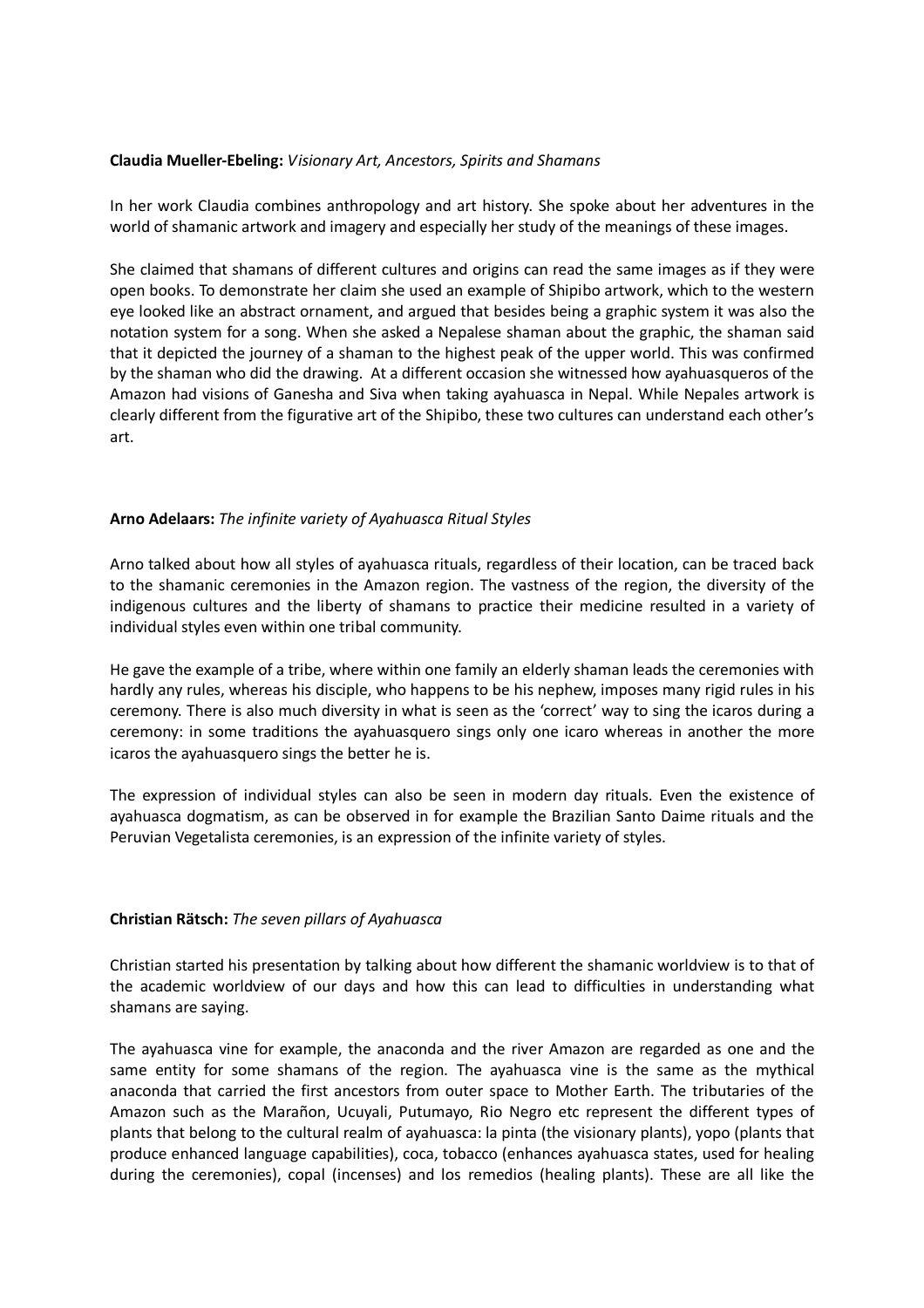smaller rivers that flow into the Amazon. These additional plants are usually added to the ayahuasca brew to colour the visions. To fully understand them we have to shift our minds to the native perspective, which requires a lot of respect from us.

### **Ede Frecska:** *Ayahuasca and creativity*

Ede presented a recent study of his about the effects of ayahuasca on creativity. The effect of psychedelics on the expression of creativity is a controversial issue, debated or ignored in professional literature, and echoed with an emotional tone within the public media.

In order to study the psychometric measures of creativity after a series of ayahuasca administration, forty individuals, who were self-motivated participants of ayahuasca rituals in Brazil were investigated before and two days after a two-week long ceremony series.

The study supports the notion that some measures of visual creativity (especially originality) may increase after ayahuasca use, when the acute effects of ayahuasca have receded. It also demonstrates increased entoptic activity after repeated ayahuasca ingestion.

More information of the presentations can be found on the website of the Stichting OPEN: http://www.stichtingopen.nl/en/announcement.

# *Hungarian Multidisciplinary Society for Psychedelic Studies and its proposed research ideas*

The Hungarian Multidisciplinary Society for Psychedelic Studies was founded at the beginning of 2011 with the aim to re-initiate psychedelic research in Hungary and to educate Hungarian mental health professionals about psychedelics. Its public debut occurred in the form of the First Hungarian Psychedelic Forum: Psychedelics in the Culture and Healing of the  $21<sup>st</sup>$  Century, a professional conference held in Budapest in March 2011 (http://www.pszichedelikumok.hu/site/iras/20110123/pszichedelikumok-21-szazad-terapiajaban-eskulturajaban-az-mtpk).

One aim of the workgroup in Amsterdam was to introduce the Society to their European researcher counterparts and to harmonize its future plans with what is seen to be the important next steps of ayahuasca research by the experts of the field.

After a short introduction of the Society, Dr. Ede Frecska presented the research ideas of the organization. The aim was to gather reflections to these ideas at an early stage as well as to capitalize on the culminated experience of those present in order to avoid the perils of permitting and conducting research in this challenging area.

### **Below is an outline of the discussion of these initiatives and the workgroup's respective reflections:**

### **Possible research directions:**

- 1. Investigation of the effects of ayahuasca rituals on Alcoholics Anonymous participants attending psychotherapy
	- $\circ$  An obstacle here is to overcome the prejudice of AA members that ayahuasca is a drug. Special sensitization and education would be needed.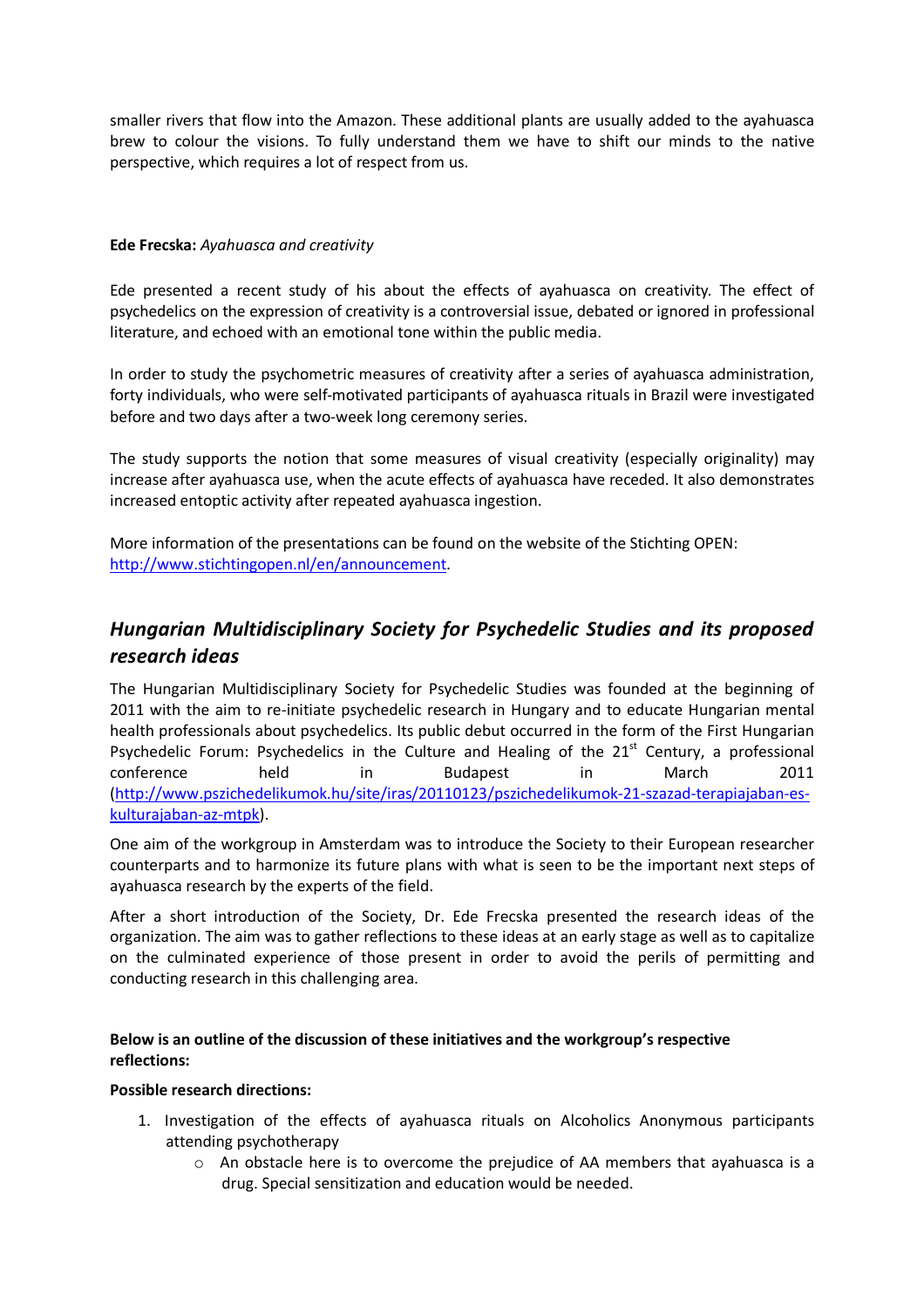- 2. Investigation of the effects of ayahuasca on PTSD patients. Prior research findings and traditional use suggest that ayahuasca allows the reliving of repressed trauma without the subjects becoming re-traumatized.
- 3. Investigation of the effects of ayahuasca on patients with panic disorder. The underlying hypothesis is that ayahuasca experiences have the potential to help patients with panic disorder to learn to deal with ego dissolution, which may lie at the root of panic attacks. In a safe environment ayahuasca rituals may offer a chance for such patients to overcome their panic attacks.
	- $\circ$  Clinical studies are in general problematic, because of the high financial burdens set by the quality insurance needed for the brew.

### **Methodological debate:**

- 4. An observational field study will likely be an easier design to obtain regulatory permission for than a clinical trial. What is in this case needed for the PTSD study is to locate people who already use ayahuasca in ritual setting and have indication of prior trauma in their lives (sexual abuse victims, car accident victims, war trauma patients etc). A follow up of their wellbeing after the rituals as well as how stable the hypothesized improvements are could be investigated.
	- $\circ$  The arising difficulties are related to ethical issues and the recruiting of participants.
	- o Ensuring the homogeneity/comparability of participants is also an issue.
- 5. Another idea for a field study was to use various psychometric scales to compare ritual ayahuasca users with other drug users (e.g., marihuana) recruited through online drug forums.
	- $\circ$  A critique of the idea was that ayahuasca should be compared to placebo instead of another drug, which may raise negative associations.
	- $\circ$  If determining a suitable comparison group is problematic, a 1 year longitudinal study without a comparison group could be done instead of a cross-sectional comparison.
	- o The question of confounding factors and suitable controls is a difficult one in a field study. What may these confounders be? (e.g., personality traits, different settings of substance use, the use of non-standardized ayahuasca brews, etc.)
	- o The personalities and styles of different ayahuasca ceremony leaders may also influence the outcomes.
- 6. Replication of preceding research such as that of Jordi Riba and his team, or MAPS Canada. The replication of an observational study may be of use as well as suitable to the Hungarian circumstances.
	- $\circ$  The Brazilian ayahuasca religions in Europe may be worth contacting to facilitate research in the EU as they provide a fairly stable population of potential study volunteers from a standardized environment. The drawback of recruiting from the religions is that the results may not be generalizable to non-religious, ritualistic use.

## *Further questions raised in free discussion*

- 1. Different forms of ayahuasca use and ayahuasca rituals in Europe. Ayahuasca rituals are constantly spreading in Europe, resulting in a continuous need for update in the following questions:
	- o How might ayahuasca use be different here from that in South America?
	- o Is the European use for healing, religious use, or recreation?
- 2. Wouldn't the use of DMT instead of ayahuasca be a better choice for the scientific studies? DMT would allow for a much more controlled study.
	- $\circ$  The problem is that to synthesize DMT is very expensive. Research with DMT has recently been carried out in Germany, but even there the relevant costs were high,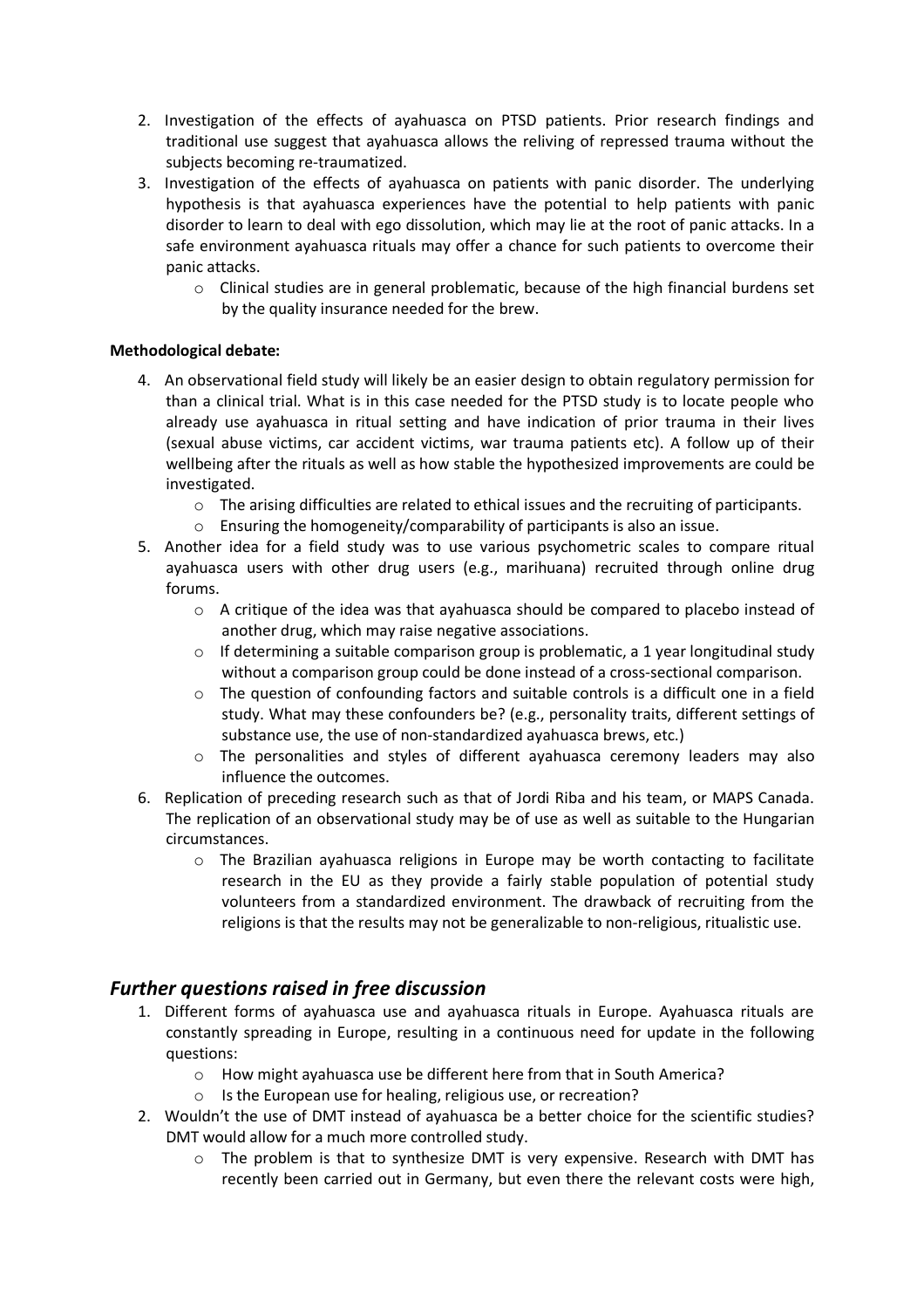not to mention the price liability insurance for conducting such studies with human subjects.

- 3. In case of conducting field studies how would one know what substance is actually used in the different ceremonial settings? The actual ingredients of ayahuasca may vary even in one country let alone in a Europe-wide study. Controlling such a study is also a challenge. Focusing on the syncretic churches present in the EU may be a way around this difficulty.
	- o Caution is needed to avoid the charlatans present in Europe. It is known for example that some people in Austria advertise ayahuasca rituals but give their participants a brew made only from *B. caapi* (it does not contain DMT).

# *What would be the best way to get ayahuasca research acknowledged by mainstream professionals?*

### *What is the next most important step in ayahuasca research?*

Near the end of the workgroup all participates stated their ideas about what the most important next steps of ayahuasca research are in order to widen our knowledge base and make the mainstream scientific community aware of ayahuasca in an acknowledgeable way.

- o A study researching plant additives to the regular ayahuasca brew is of high importance. Each additive and the possible special reasons for their use should be studied. About a 100 additives call for pharmacological, ethnographic and phenomenological studies.
- $\circ$  The cognitive functions affected by ayahuasca need to be revealed. In-depth interviews should be carried out with western people from a cognitive ethnographic approach.
- $\circ$  Studying the experiences of the ceremony leaders, techniques of integration and their own spiritual growth may reveal many important aspects of ayahuasca.
- $\circ$  Qualitative studies are needed to get a more detailed picture of what participants find important in the 'outcomes' of ayahuasca ceremonies.
	- $\circ$  Qualitative studies on their own are not enough. At least mixed methodologies are needed to be acknowledged by the mainstream scientific community.
	- o We should be aware that just asking participants questions about their experiences may itself facilitate the integration of the experience, thereby affecting the outcomes we may be seeking to measure.
- o Despite the increasing number of students and other up-coming researchers interested in studying ayahuasca, there is a lack of established academics and mentors active in this field. Colleagues such as professors and well-respected investigators should be invited to collaborate or encouraged to start their own research in this area.
- $\circ$  For every study the aim should be to target the highest quality journals so that the mainstream slowly learns to take ayahuasca research seriously.
- $\circ$  Classical clinical trials with the use of the golden standards of clinical work such as randomization, double blind, placebo-control, cross-over studies utilizing standardized outcomes assessments need to be applied where possible. The more we approach these standards the better chances are to become acknowledged.
- $\circ$  Cooperating with the WHO is a possible next step. At present, the WHO taken no official stance on ayahuasca and likely knows very little about the brew. Conscious efforts should be made to be approachable by such institutions as a reliable expert group for consultancy.

## *Debate on activism*